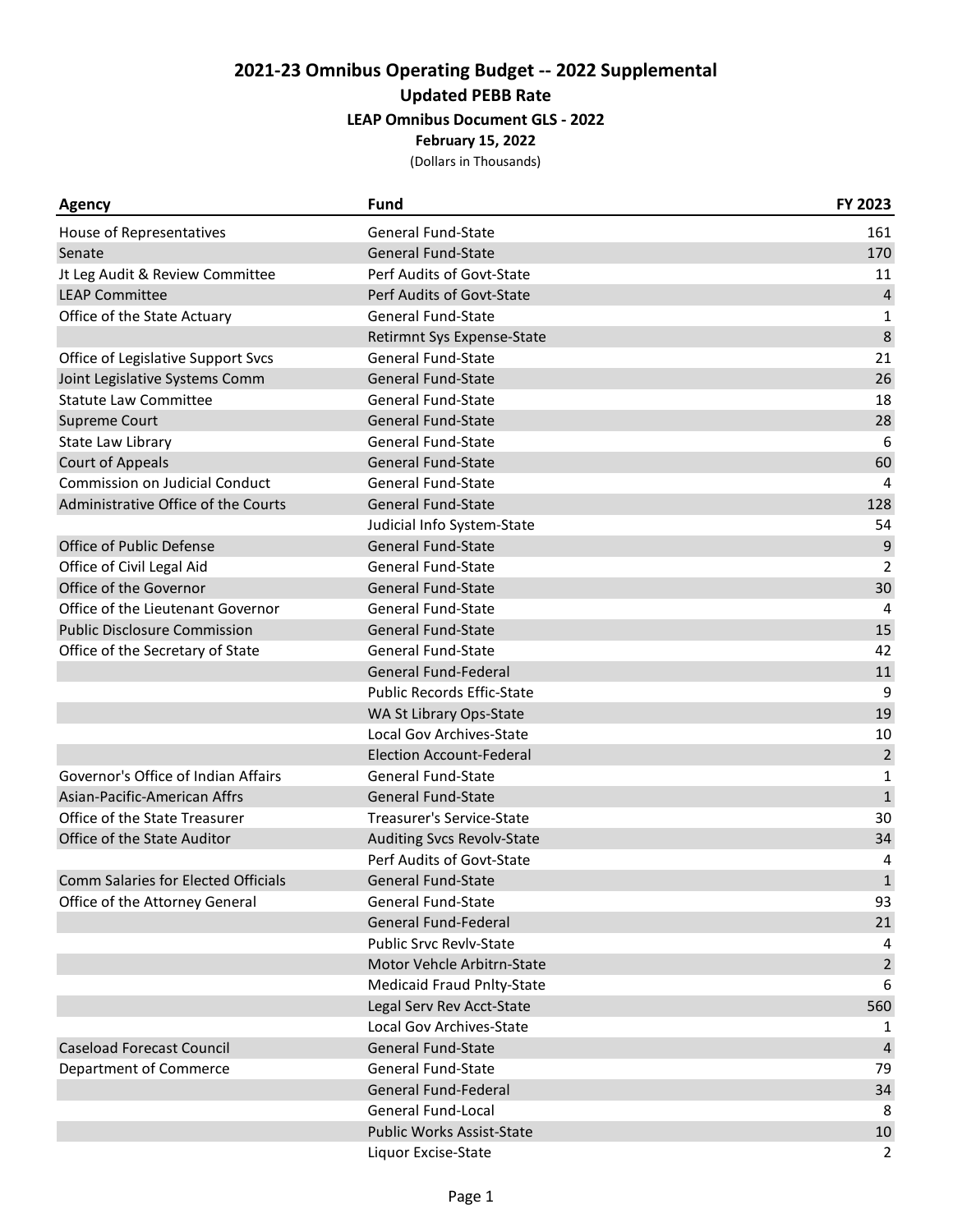**February 15, 2022**

| Agency                                  | <b>Fund</b>                       | FY 2023        |
|-----------------------------------------|-----------------------------------|----------------|
|                                         | Home Security Fund-State          | 4              |
|                                         | Affordable Housing-State          | 1              |
|                                         | Comm Economic Devel-State         | 4              |
|                                         | Growth Mgmt Planning-State        | 1              |
|                                         | Wa Housing Trust Acc-State        | 9              |
|                                         | Pub Facil Const Loan-State        | 1              |
| Economic & Revenue Forecast Council     | <b>General Fund-State</b>         | $\overline{2}$ |
| Office of Financial Management          | <b>General Fund-State</b>         | 48             |
|                                         | <b>General Fund-Federal</b>       | $\overline{4}$ |
|                                         | Personnel Svc Acct-State          | 17             |
|                                         | <b>OFM Central Services-State</b> | 30             |
|                                         | Perf Audits of Govt-State         | 2              |
| Office of Administrative Hearings       | Admin Hearings Revol-State        | 82             |
| <b>State Lottery Commission</b>         | Lottery Admin Acct-State          | 57             |
| WA State Comm on Hispanic Affairs       | <b>General Fund-State</b>         | $\mathbf 1$    |
| African-American Affairs Comm           | <b>General Fund-State</b>         | $\mathbf{1}$   |
| Department of Retirement Systems        | Retirmnt Sys Expense-State        | 106            |
| <b>State Investment Board</b>           | Invest Bd Expense Ac-State        | 51             |
| Department of Revenue                   | <b>General Fund-State</b>         | 531            |
|                                         | <b>Timber Tax Distr Act-State</b> | 12             |
|                                         | <b>Business License-State</b>     | 31             |
| <b>Board of Tax Appeals</b>             | <b>General Fund-State</b>         | $\overline{7}$ |
| Minority & Women's Business Enterp      | <b>General Fund-State</b>         | 3              |
|                                         | Minority & Business-State         | 9              |
| Office of Insurance Commissioner        | <b>General Fund-Federal</b>       | $\overline{2}$ |
|                                         | Insurance Comm Regul-State        | 110            |
| <b>Consolidated Technology Services</b> | <b>CTS Revolving Acct-State</b>   | 23             |
| <b>State Board of Accountancy</b>       | <b>CPA Account-State</b>          | 4              |
| Bd of Reg Prof Eng & Land Surveyors     | Profess Engineers'-State          | $\pmb{4}$      |
| Dept of Enterprise Services             | <b>Building Code Cncl-State</b>   | $\overline{c}$ |
| <b>Liquor and Cannabis Board</b>        | General Fund-State                | $\overline{c}$ |
|                                         | <b>General Fund-Federal</b>       | 4              |
|                                         | Dedicated Marijuana-State         | 44             |
|                                         | Liquor Revolving Acc-State        | 118            |
| Utilities and Transportation Comm       | General Fund-Local                | 5              |
|                                         | <b>Public Srvc Revlv-State</b>    | 66             |
|                                         | Pipeline Safety-State             | $\mathsf{3}$   |
|                                         | Pipeline Safety-Federal           | 4              |
| Board for Volunteer Firefighters        | Volun Firefighters-State          | $\mathbf 2$    |
| <b>Military Department</b>              | General Fund-State                | 66             |
|                                         | <b>General Fund-Federal</b>       | 73             |
|                                         | Enhanced 911 Account-State        | 7              |
|                                         | Disaster Response-State           | 18             |
|                                         | Disaster Response-Federal         | 2              |
|                                         | Military Rent and L-State         | $\mathbf{1}$   |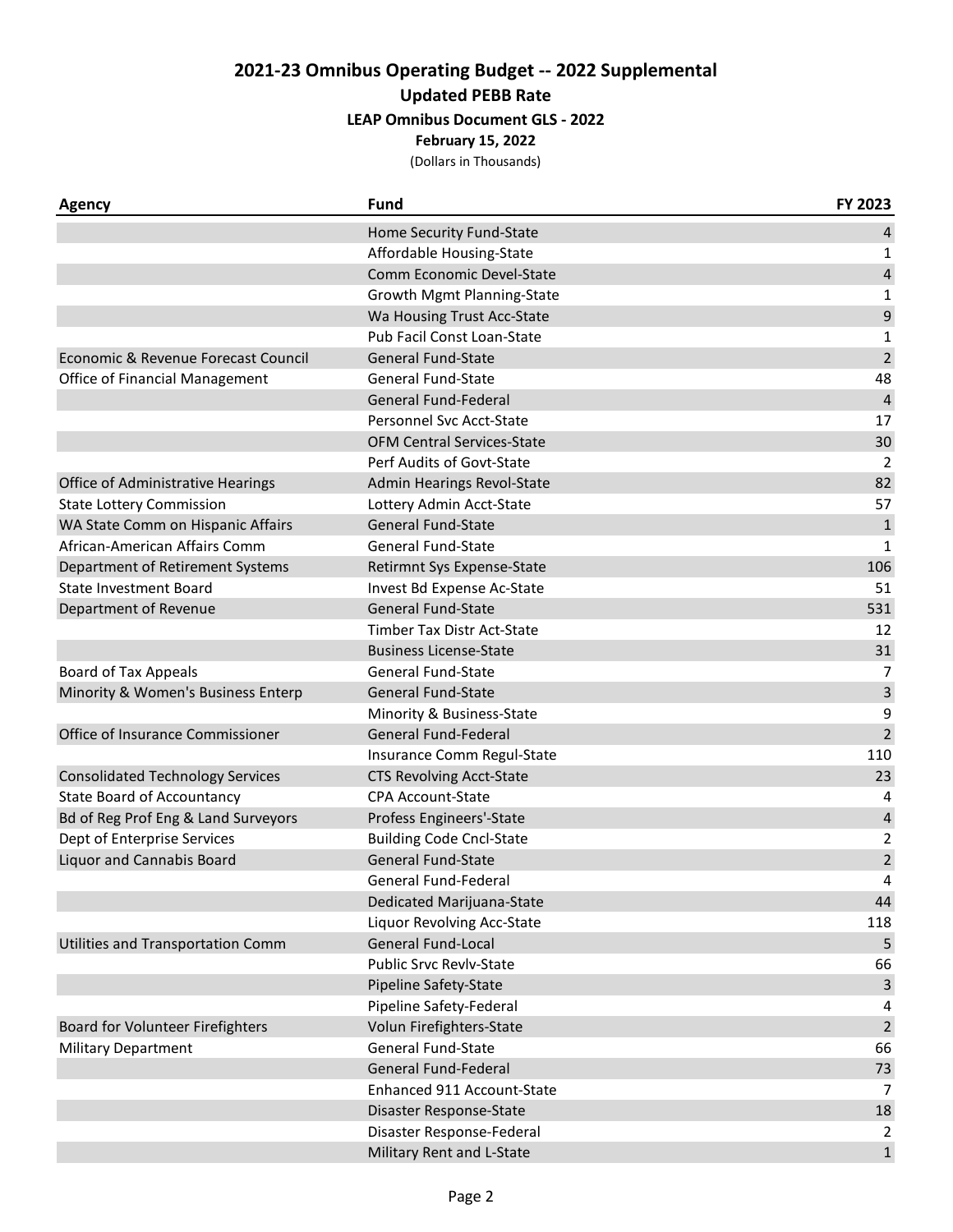| <b>Agency</b>                             | Fund                              | FY 2023        |
|-------------------------------------------|-----------------------------------|----------------|
|                                           | Worker & Comm Right-State         | 3              |
| <b>Public Employment Relations Comm</b>   | <b>General Fund-State</b>         | $\overline{7}$ |
|                                           | Personnel Svc Acct-State          | 6              |
|                                           | Higher Ed Pers Svcs-State         | $\overline{2}$ |
| Archaeology & Historic Preservation       | <b>General Fund-State</b>         | 5              |
|                                           | General Fund-Federal              | $\overline{2}$ |
| WA State Health Care Authority            | <b>General Fund-State</b>         | 236            |
|                                           | General Fund-Federal              | 345            |
|                                           | General Fund-Local                | 1              |
|                                           | St Hlth Care Admn Ac-State        | 51             |
|                                           | School Employees' In-State        | 33             |
| Human Rights Commission                   | <b>General Fund-State</b>         | 6              |
|                                           | General Fund-Federal              | 6              |
| <b>Bd of Industrial Insurance Appeals</b> | <b>Accident Account-State</b>     | 36             |
|                                           | <b>Medical Aid Account-State</b>  | 36             |
| <b>Criminal Justice Training Comm</b>     | <b>General Fund-State</b>         | 28             |
| Department of Labor and Industries        | <b>General Fund-State</b>         | 18             |
|                                           | Asbestos Account-State            | $\mathbf{1}$   |
|                                           | <b>Electrical License-State</b>   | 84             |
|                                           | Worker & Comm Right-State         | $\overline{2}$ |
|                                           | Constr Regis Inspect-State        | 44             |
|                                           | Public Works Admin-State          | 17             |
|                                           | Mfr Home Install/Trn-State        | 1              |
|                                           | <b>Accident Account-State</b>     | 643            |
|                                           | Accident Account-Federal          | $\mathbf{1}$   |
|                                           | <b>Medical Aid Account-State</b>  | 643            |
|                                           | <b>Plumbing Certificate-State</b> | 5              |
|                                           | Pressure Systems Saf-State        | $\overline{7}$ |
| Department of Health                      | <b>General Fund-State</b>         | 164            |
|                                           | General Fund-Federal              | 284            |
|                                           | General Fund-Local                | 106            |
|                                           | Health Prfessns Acct-State        | 245            |
|                                           | Emer Med/Trauma Care-State        | 3              |
|                                           | Safe Drink Wtr Acct-State         | $\,8\,$        |
|                                           | Drinking Water Assis-Federal      | 22             |
|                                           | Water Works Op Cert-State         | $\mathbf{1}$   |
|                                           | Drinking Water Asst-State         | 1              |
|                                           | <b>Biotoxin Account-State</b>     | $\overline{2}$ |
|                                           | <b>Medicaid Fraud Pnlty-State</b> | $\mathbf{1}$   |
|                                           | Med Test Site Licen-State         | 4              |
|                                           | Youth Tobacco/Vapor-State         | 1              |
|                                           | <b>Model Toxics Oper-State</b>    | $\overline{7}$ |
|                                           | Dedicated Marijuana-State         | 6              |
|                                           | Public Health Supp-Local          | $\overline{4}$ |
|                                           | <b>Accident Account-State</b>     | $\mathbf{1}$   |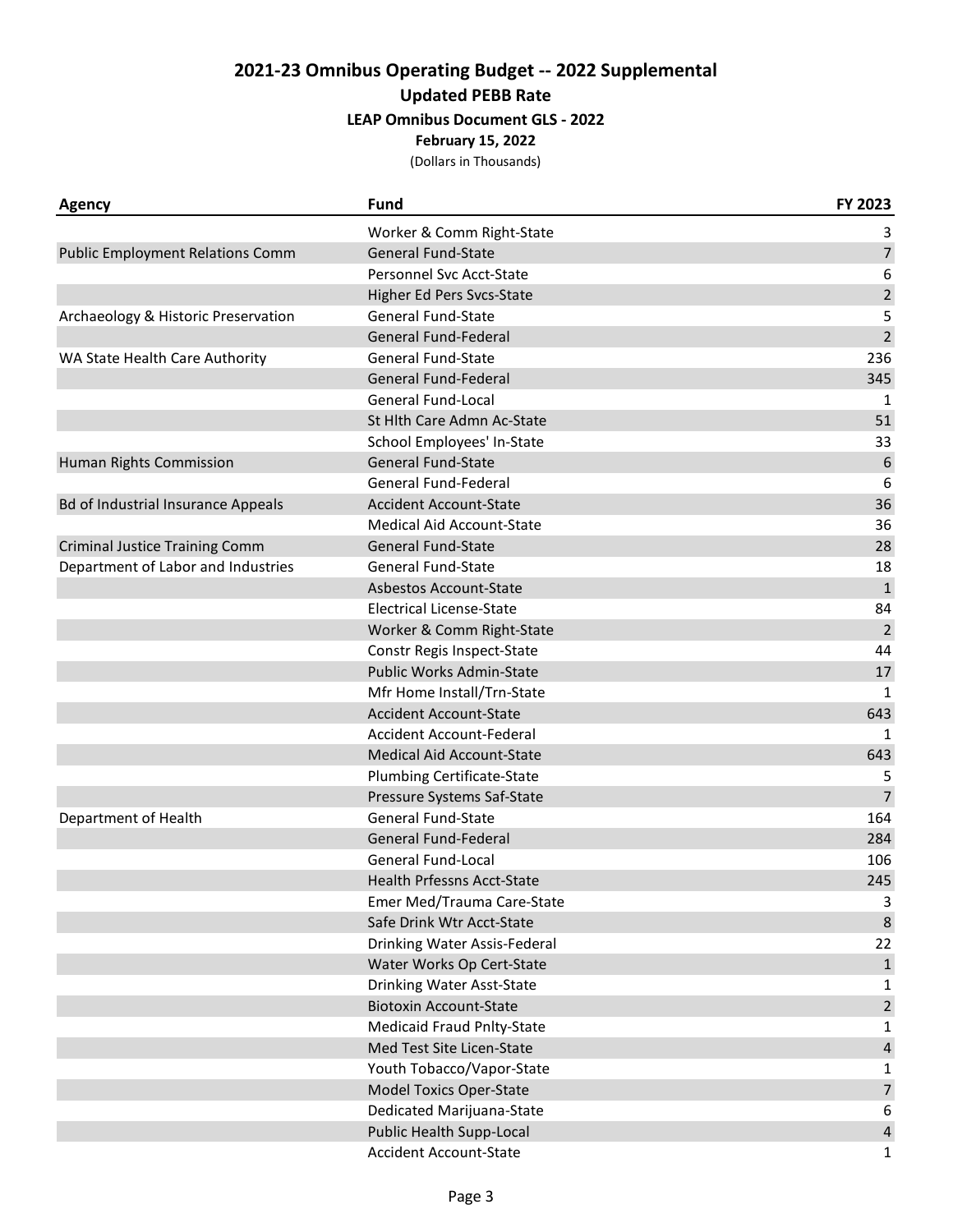| Agency                                 | <b>Fund</b>                       | FY 2023        |
|----------------------------------------|-----------------------------------|----------------|
| Department of Veterans' Affairs        | <b>General Fund-State</b>         | 374            |
| Children, Youth, and Families          | General Fund-State                | 1,588          |
|                                        | <b>General Fund-Federal</b>       | 371            |
|                                        | <b>Education Legacy T A-State</b> | 2              |
|                                        | Home Visiting Svcs-State          | $\overline{4}$ |
| <b>Department of Corrections</b>       | General Fund-State                | 4,171          |
|                                        | WA Auto Theft Prevnt-State        | 8              |
| Dept of Services for the Blind         | <b>General Fund-State</b>         | 42             |
| <b>Employment Security Department</b>  | General Fund-Federal              | 79             |
|                                        | General Fund-Local                | 39             |
|                                        | Unemploy Comp Admin-Federal       | 513            |
|                                        | Admin Contingen Acct-State        | 9              |
|                                        | <b>Employment Service-State</b>   | 88             |
|                                        | Fam Med Lv Insurance-State        | 123            |
|                                        | Workforce Ed Invest-State         | $\mathbf{1}$   |
| Dept of Social and Health Services     | <b>General Fund-State</b>         | 5,182          |
|                                        | General Fund-Federal              | 2,392          |
| Columbia River Gorge Commission        | <b>General Fund-State</b>         | 2              |
|                                        | <b>General Fund-Local</b>         | $\overline{2}$ |
| Department of Ecology                  | General Fund-State                | 89             |
|                                        | General Fund-Federal              | 91             |
|                                        | General Fund-Local                | 24             |
|                                        | <b>Reclamation Acct-State</b>     | 5              |
|                                        | <b>Flood Control Assist-State</b> | 5              |
|                                        | Waste Reduct/Recycle-State        | 25             |
|                                        | Worker & Comm Right-State         | 3              |
|                                        | <b>Water Quality Permit-State</b> | 81             |
|                                        | Underground Storage-State         | 8              |
|                                        | <b>Biosolids Prmt Acct-State</b>  | $\overline{4}$ |
|                                        | Hazardous Waste-State             | 12             |
|                                        | Radioactive Mixed-State           | 37             |
|                                        | Air Poll Contr Acct-State         | 7              |
|                                        | Oil Spill Prevn Acct-State        | 13             |
|                                        | Air Oper Permit Acct-State        | 7              |
|                                        | <b>Model Toxics Oper-State</b>    | 360            |
|                                        | Dedicated Marijuana-State         |                |
|                                        | Water Poll Ctrl Adm-State         | $\overline{7}$ |
| WA Pollution Liab Insurance Program    | Pollution Liab Insur-State        | $\overline{2}$ |
| <b>State Parks and Recreation Comm</b> | <b>General Fund-State</b>         | 60             |
|                                        | General Fund-Federal              | 3              |
|                                        | <b>Winter Recreation-State</b>    | $\mathbf{1}$   |
|                                        | ORV/NonHiwy Veh Acct-State        | 1              |
|                                        | Snowmobile Account-State          | $\mathbf{1}$   |
|                                        | Parks Renewal Acct-State          | 223            |
| Recreation and Conservation Office     | General Fund-State                | $\overline{2}$ |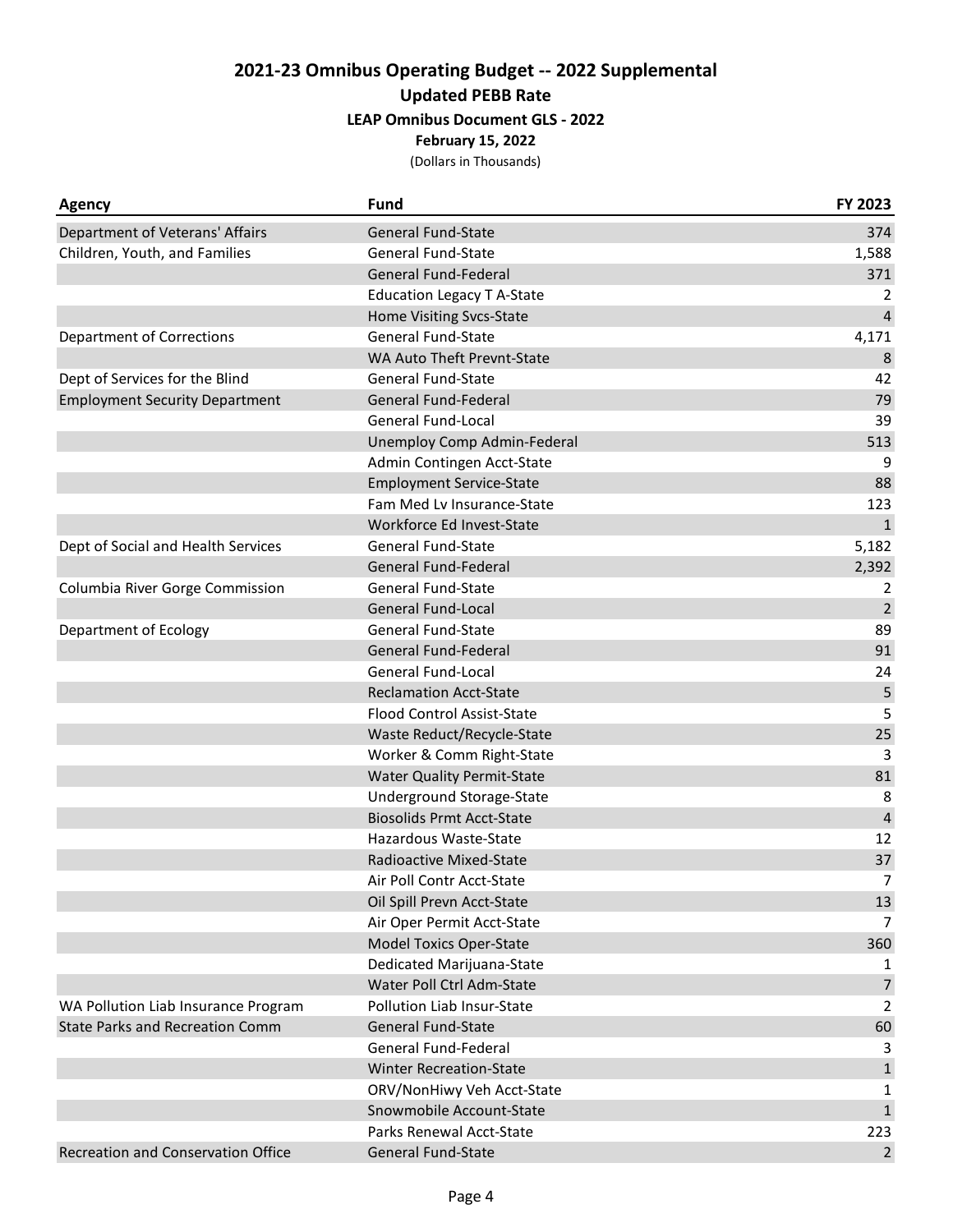**February 15, 2022**

| <b>Agency</b>                        | <b>Fund</b>                       | FY 2023        |
|--------------------------------------|-----------------------------------|----------------|
|                                      | General Fund-Federal              | 4              |
|                                      | <b>Recreation Resources-State</b> | 13             |
|                                      | NOVA Program Account-State        | 2              |
| Environ & Land Use Hearings Office   | <b>General Fund-State</b>         | $\overline{7}$ |
| <b>State Conservation Commission</b> | <b>General Fund-State</b>         | 10             |
|                                      | <b>Public Works Assist-State</b>  | $\overline{2}$ |
| Dept of Fish and Wildlife            | <b>General Fund-State</b>         | 315            |
|                                      | General Fund-Federal              | 174            |
|                                      | General Fund-Local                | 114            |
|                                      | ORV/NonHiwy Veh Acct-State        | $\mathbf{1}$   |
|                                      | <b>Aquatic Lands Acct-State</b>   | 26             |
|                                      | Recreatnl Fish Enhan-State        | 3              |
|                                      | Warm Water Game Fish-State        | 4              |
|                                      | Lim Fish & Wildlife-State         | 34             |
|                                      | Special Wildlife-State            | 1              |
|                                      | Special Wildlife-Local            | 3              |
|                                      | Oil Spill Prevn Acct-State        | $\overline{2}$ |
|                                      | Fish Wildlife Consv-State         | 238            |
| <b>Puget Sound Partnership</b>       | <b>General Fund-State</b>         | 16             |
|                                      | <b>General Fund-Federal</b>       | 5              |
|                                      | Aquatic Lands Acct-State          | 1              |
|                                      | <b>Model Toxics Oper-State</b>    | $1\,$          |
| Department of Natural Resources      | General Fund-State                | 161            |
|                                      | General Fund-Federal              | 5              |
|                                      | General Fund-Local                | 1              |
|                                      | Forest Development-State          | 81             |
|                                      | ORV/NonHiwy Veh Acct-State        | 13             |
|                                      | Surveys & Maps Acct-State         | 4              |
|                                      | Aquatic Lands Acct-State          | 19             |
|                                      | Res Mgmt Cost Acct-State          | 183            |
|                                      | <b>Surface Mining Recl-State</b>  | 6              |
|                                      | Forest & Fish Suppt-State         | 11             |
|                                      | <b>Forest Practices App-State</b> | 5              |
|                                      | NOVA Program Account-State        | $\mathbf 1$    |
|                                      | Derelict Vessel Rmv-State         | 1              |
|                                      | Agric College Trst-State          | 5              |
| Department of Agriculture            | General Fund-State                | 56             |
|                                      | General Fund-Federal              | 12             |
|                                      | <b>Aquatic Lands Acct-State</b>   | 2              |
|                                      | <b>Model Toxics Oper-State</b>    | 11             |
|                                      | Dedicated Marijuana-State         | 1              |
| Washington State Patrol              | General Fund-State                | 169            |
|                                      | General Fund-Federal              | 1              |
|                                      | Death Investigations-State        | 13             |
|                                      | <b>Cnty Criminal Justic-State</b> | 3              |